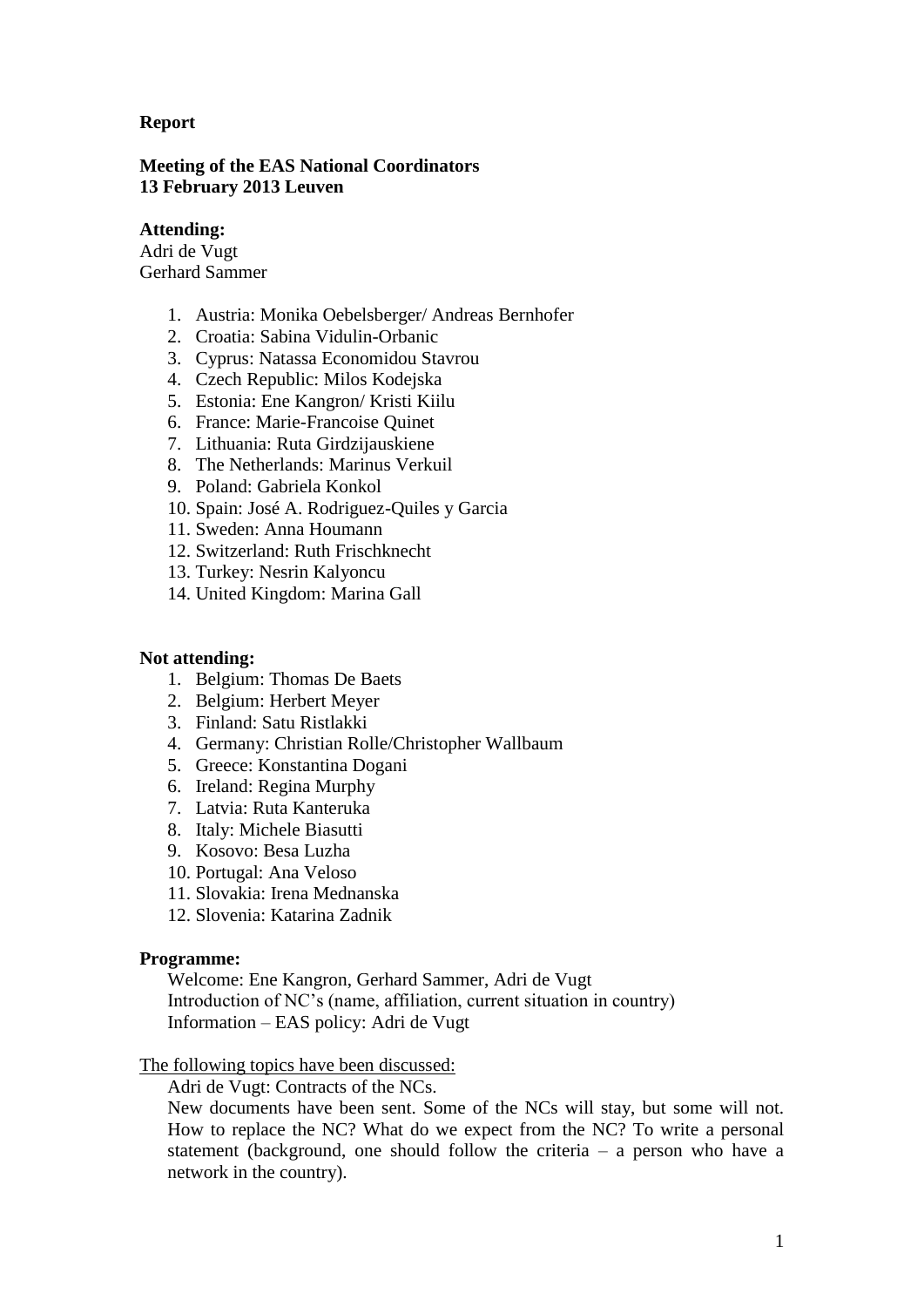- 1. Starting point: report of NC's meeting in The Hague (minutes) Gerhard Sammer
	- NC's group is more and more independent in their work, newsletter (projects), website (members section, conference papers on the EAS website); culture project (EU-bit), EMC cooperation;
	- network should work together, so it is better to work also with another association;
	- how can we help Spain in a difficult situation of music education?
	- advocacy meeting
	- common work
	- social media, an invitation to join the groups, next plans Google site, twitter, you tube channel; national association,
	- Student forum and doctoral student forum should be developed.

# 2. Brainstorming and group work

Question to all NCs: What aspects of music education do we consider significant and as NCs could take action? And the answers:

- To make clear what is possible and impossible to do: knowledge, motivation and action; knowledge base – culture as a human right topic
- methods of teaching music
- research in ME
- motivation students and teachers exchange
- $\bullet$  to develop the website conferences on the web
- statement coming from an official European organisation to support ME
- sharing examples of practice
- what are the results, aims, goals of ME
- find and share the practical topics (e.g. organizing as an Intensive Project)
- regularity of music lessons (advocacy for ME)
- preschool music education, music in the life of disable children (inclusion)
- meeting with peoples
- ideas sharing, cooperation between countries
- idea to find well known musicians to show the importance of ME
- $\bullet$  to speak to policy makers advocacy
- international research (research forum)
- international projects
- practical examples put in Internet
- ideas should be involved into practice, share on national and then international level
- meetings of youth
- support teachers (theory and practice)
- support research activities, ways of cooperation, support the PhD studies strength the network on national and international level
- common international research
- international projects
- exchanges of students and teachers